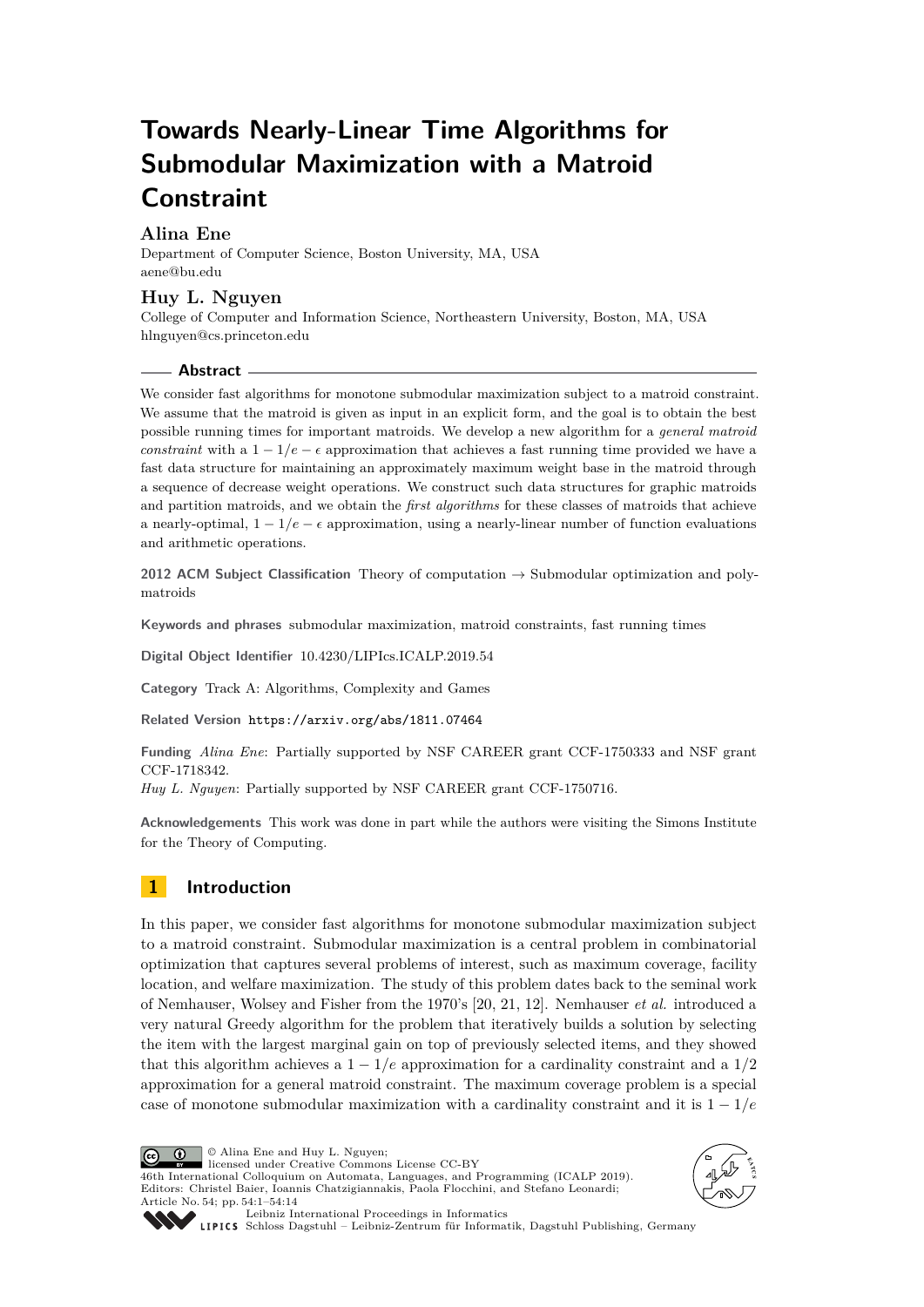#### **54:2 Fast Submodular Maximization with Matroid Constraints**

hard to approximate [\[10\]](#page-12-2), and thus the former result is optimal. Therefore the main question that was left open by the work of Nemhauser *et al.* is whether one can obtain an optimal, 1 − 1*/e* approximation, for a general matroid constraint.

In a celebrated line of work [\[6,](#page-12-3) [24\]](#page-13-2), Calinescu *et al.* developed a framework based on continuous optimization and rounding that led to an optimal  $1 - 1/e$  approximation for the problem. The approach is to turn the discrete optimization problem of maximizing a submodular function *f* subject to a matroid constraint into a continuous optimization problem where the goal is to maximize the multilinear extension  $F$  of  $f$  (a continuous function that extends  $f$ ) subject to the matroid polytope (a convex polytope whose vertices are the feasible integral solutions). The continuous optimization problem can be solved approximately within a  $1 - 1/e$  factor using a continuous Greedy algorithm [\[24\]](#page-13-2) and the resulting fractional solution can be rounded to an integral solution without any loss [\[1,](#page-12-4) [6,](#page-12-3) [8\]](#page-12-5). The resulting algorithm achieves the optimal  $1 - 1/e$  approximation in polynomial time.

Unfortunately, a significant drawback of this approach is that it leads to very high running times. Obtaining fast running times is a fundamental direction both in theory and in practice, due to the numerous applications of submodular maximization in machine learning, data mining, and economics [\[18,](#page-12-6) [17,](#page-12-7) [14,](#page-12-8) [16,](#page-12-9) [9\]](#page-12-10). This direction has received considerable attention [\[2,](#page-12-11) [11,](#page-12-12) [3,](#page-12-13) [19,](#page-12-14) [5,](#page-12-15) [7\]](#page-12-16), but it remains a significant challenge for almost all matroid constraints.

Before discussing these challenges, let us first address the important questions on how the input is represented and how we measure running time. The algorithms in this paper as well as prior work assume that the submodular function is represented as a value oracle that takes as input a set *S* and returns *f*(*S*). For all these algorithms, the number of calls to the value oracle for  $f$  dominates the running time of the algorithm (up to a logarithmic factor), and thus we assume for simplicity that each call takes constant time.

The algorithms fall into two categories with respect to how the matroid is represented: the *independence oracle* algorithms assume that the matroid is represented using an oracle that takes as input a set *S* and returns whether *S* is feasible (independent); the *representable matroid* algorithms assume that the matroid is given as input in an explicit form. The representable matroid algorithms can be used for only a subclass of matroids, namely those that can be represented as a linear matroid over vectors in some field<sup>[1](#page-1-0)</sup>, but this class includes practically-relevant matroids such as the uniform, partition, laminar, graphical, and general linear matroids. The oracle algorithms apply to all matroids, but they are *unlikely to lead to the fastest possible running times:* even an ideal algorithm that makes only  $O(k)$  independence calls has a running time that is  $\Omega(k^2)$  in the independence oracle model (each oracle call needs to read its input, which takes  $\Theta(k)$  time in the worst case), even if the matroid is a representable matroid such as a partition or a graphic matroid. This is because Thus there have always been parallel lines of research for representable matroids and general matroids.

This work falls in the first category, i.e., we assume that the matroid is given as input in an explicit form, and the goal is to obtain the best possible running times. Note that, although all the representable matroids are linear matroids, it is necessary to consider each class separately, since they have very different running times to even verify if a given solution is feasible: for simple explicit matroids such as a partition or a graphic matroid, checking whether a solution is feasible takes  $O(n)$  time, where *n* is the size of the ground set of the matroid; for general explicit matroids represented using vectors in some field, checking whether a solution is feasible takes  $O(k^{\omega})$  time, where k is the rank of the matroid and  $\omega$  is the exponent for fast matrix multiplication.

<span id="page-1-0"></span><sup>1</sup> In a linear matroid, the ground set is a collection of *n* vectors and a subset of the vectors is feasible (independent) if the vectors are linearly independent.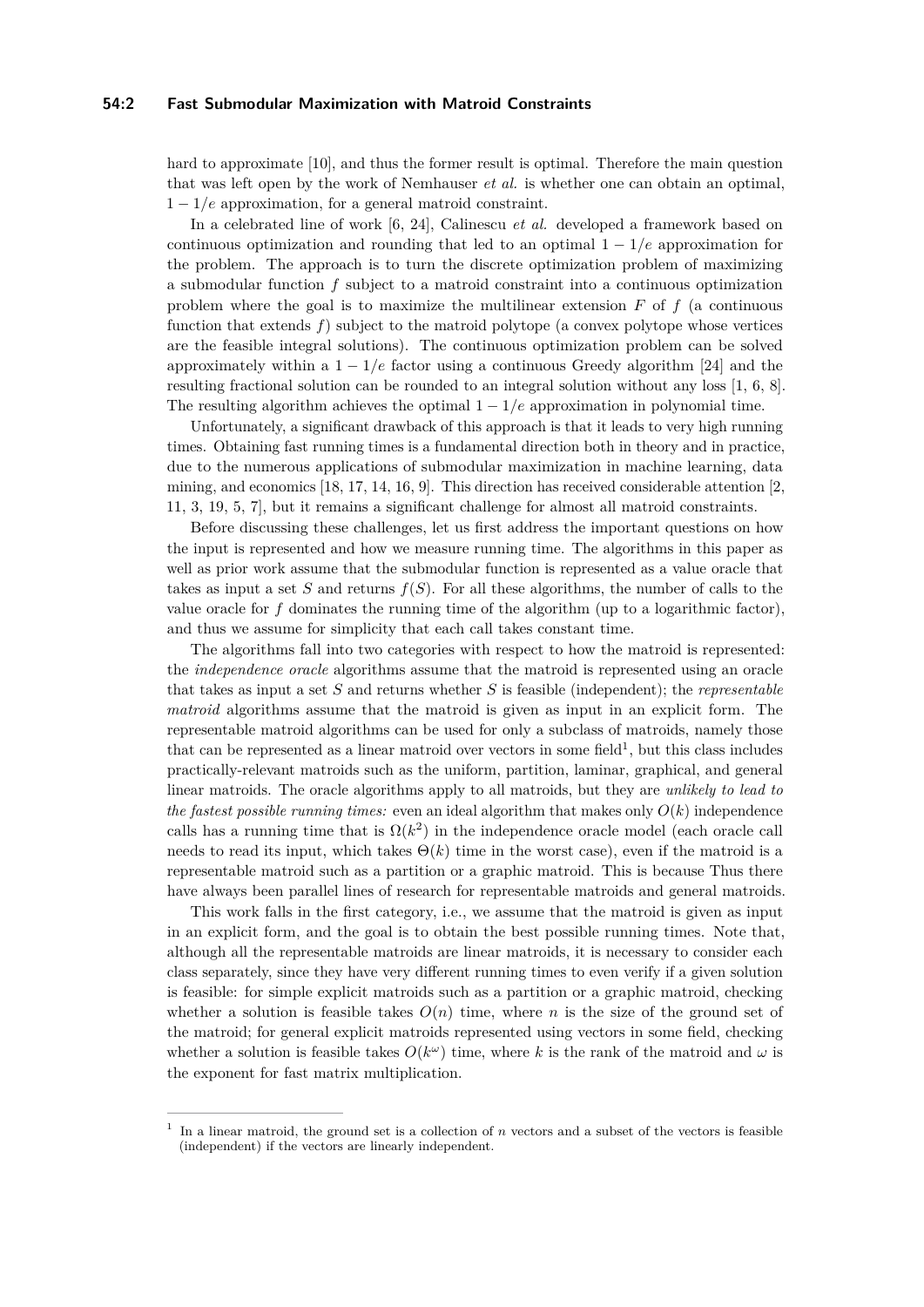#### **A. Ene and H. L. Nguyen 54:3**

Since in many practical settings only nearly-linear running times are feasible, an important question to address is:

> *For which matroid constraints can we obtain a nearly-optimal*  $1 - 1/e - \epsilon$  *approximation in nearly-linear time?*

Prior to this work, the only example of such a constraint was a cardinality constraint. For a partition matroid constraint, the fastest running time is  $\Omega(n^{3/2})$  in the worst case when  $k = \Omega(n)$  [\[5\]](#page-12-15). For a graphical matroid constraint, no faster algorithms are known than a general matroid, and the running time is  $\Omega(n^2)$  in the worst case when  $k = \Omega(n)$  [\[3\]](#page-12-13). Obtaining a best-possible, nearly-linear running time has been very challenging even for these classes of matroids for the following reasons:

**The continuous optimization is a significant time bottleneck.** The continuous optimization problem of maximizing the multilinear extension subject to the matroid polytope is an integral component in all algorithms that achieve a nearly-optimal approximation guarantee. However, the multilinear extension is expensive to evaluate even approximately. To achieve the nearly-optimal approximation guarantees, the evaluation error needs to be very small and in a lot of cases, the error needs to be  $O(n^{-1})$  times the function value. As a result, a single evaluation of the multilinear extension requires  $\Omega(n)$  evaluations of f. Thus, even a very efficient algorithm with  $O(n)$  queries to the multilinear extension would require  $\Omega(n^2)$ running time.

**Rounding the fractional solution is a significant time bottleneck as well.** Consider a matroid constraint of rank *k*. The fastest known rounding algorithm is the swap rounding, which requires *k* swap operations: in each operation, the algorithm has two bases  $B_1$  and  $B_2$ and needs to find  $x \in B_1, y \in B_2$  such that  $B_1 \setminus \{x\} \cup \{y\}$  and  $B_2 \setminus \{y\} \cup \{x\}$  are bases. The typical implementation is to pick some  $x \in B_1$  and try all *y* in  $B_2$ , which requires us to check independence for *k* solutions. Thus, overall, the rounding algorithm checks independence for  $\Omega(k^2)$  solutions. Furthermore, each feasibility check takes  $\Omega(k)$  time just to read the input. Thus a generic rounding for a matroid takes  $\Omega(k^3)$  time.

Thus, in order to achieve a fast overall running time, one needs fast algorithms for both the continuous optimization and the rounding. In this work, we provide such algorithms for partition and graphic matroids, and we obtain the first algorithms with nearly-linear running times. At the heart of our approach is a general, nearly-linear time reduction that reduces the submodular maximization problem to two data structure problems: maintain an approximately maximum weight base in the matroid through a sequence of decrease-weight operations, and maintain an independent set in the matroid that allows us to check whether an element can be feasibly added. This reduction applies to any representable matroid, and thus it opens the possibility of obtaining faster running times for other classes of matroids.

## **1.1 Our contributions**

We now give a more precise description of our contributions. We develop a new algorithm for maximizing the multilinear extension subject to a *general matroid constraint* with a  $1 - 1/e - \epsilon$  approximation that achieves a fast running time provided we have fast data structures with the following functionality:

*A maximum weight base data structure:* each element has a weight, and the goal is to maintain an approximately maximum weight base in the matroid through a sequence of operations, where each operation can only decrease the weight of a single element;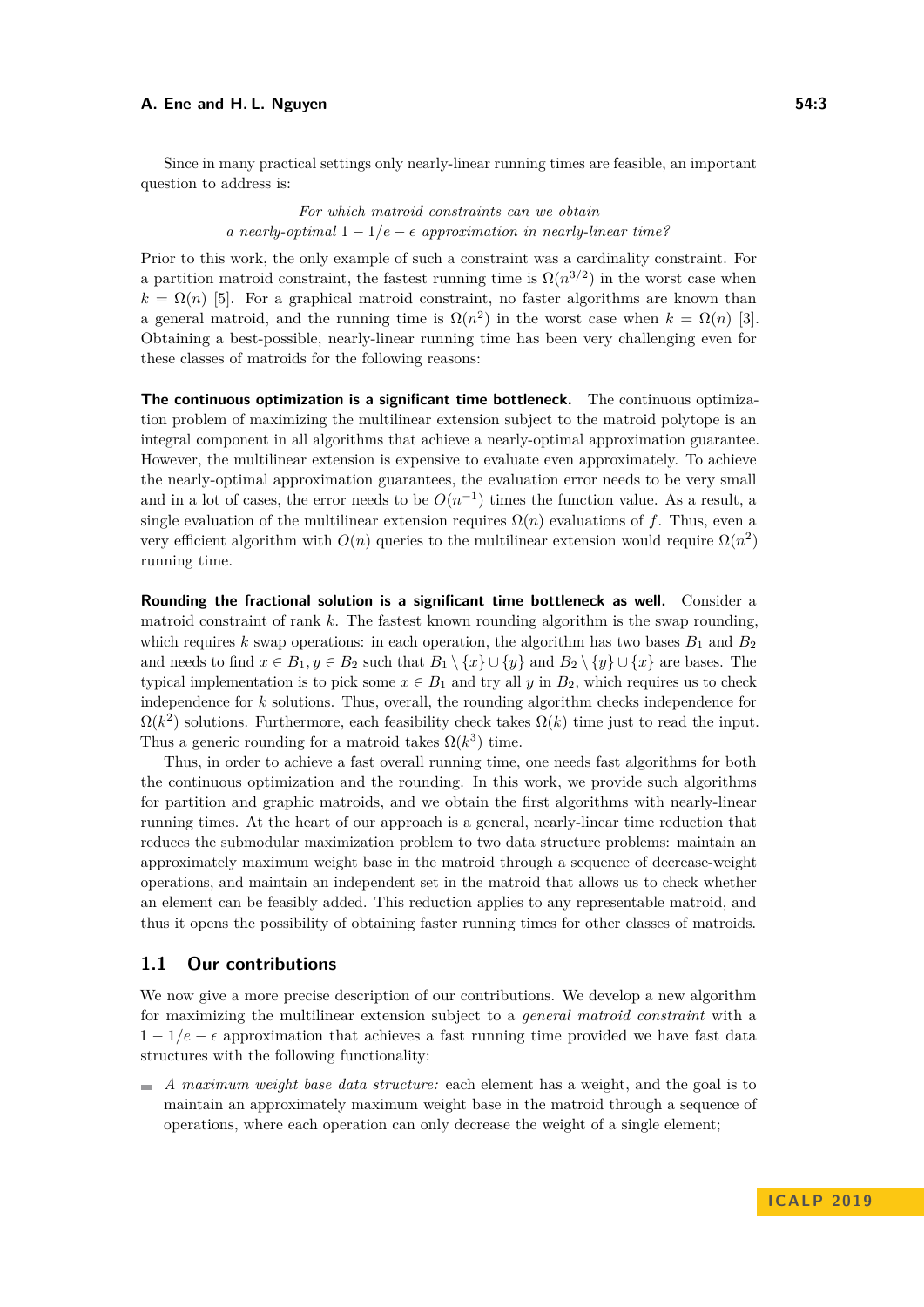#### **54:4 Fast Submodular Maximization with Matroid Constraints**

*An independent set data structure* that maintains an independent set in the matroid and supports two operations: add an element to the independent set, and check whether an element can be added to the independent set while maintaining independence.

<span id="page-3-0"></span> $\triangleright$  **Theorem 1.** Let f be a monotone submodular function and let M be a matroid on a ground *set of size n*. Let F be the multilinear extension of f and  $P(M)$  be the matroid polytope *of* M*. Suppose that we have a data structure for maintaining a maximum weight base and independent set as described above. There is an algorithm for the problem*  $\max_{x \in P(M)} F(x)$ *that achieves a*  $1 - 1/e - \epsilon$  *approximation using*  $O(n \text{ poly}(\log n, 1/e))$  *calls to the value oracle for f, data structure operations, and additional arithmetic operations.*

Using our continuous optimization algorithm and additional results that are included in the full version of this paper, we obtain the first nearly-linear time algorithms for both the discrete and continuous problem with a graphic and a partition matroid constraint. In the graphic matroid case, the maximum weight base data structure is a dynamic maximum weight spanning tree (MST) data structure and the independent data structure is a dynamic connectivity data structure (e.g., union-find), and we can use existing data structures that guarantee a poly-logarithmic amortized time per operation [\[15,](#page-12-17) [13,](#page-12-18) [23\]](#page-13-3). For a partition matroid, we provide data structures with a constant amortized time per operation. We also address the rounding step and provide a nearly-linear time algorithm for rounding a fractional solution in a graphic matroid. A nearly-linear time rounding algorithm for a partition matroid was provided in [\[5\]](#page-12-15).

<span id="page-3-2"></span>▶ **Theorem 2.** *There is an algorithm for maximizing a monotone submodular function subject to a generalized partition matroid constraint that achieves a*  $1 - 1/e - \epsilon$  *approximation using*  $O(n \text{ poly}(1/\epsilon, \log n))$  *function evaluations and arithmetic operations.* 

<span id="page-3-3"></span>▶ **Theorem 3.** *There is an algorithm for maximizing a monotone submodular function subject to a graphic matroid constraint that achieves a*  $1 - 1/e - \epsilon$  *approximation using*  $O(n \text{ poly}(1/\epsilon, \log n))$  *function evaluations and arithmetic operations.* 

Previously, the best running time for a partition matroid was  $\Omega(n^{3/2} \text{ poly}(1/\epsilon, \log n))$  in the worst case when  $k = \Omega(n)$  [\[5\]](#page-12-15). The previous best running time for a graphic matroid is the same as the general matroid case, which is  $\Omega(n^2 \text{ poly}(1/\epsilon, \log n))$  in the worst case when  $k = \Omega(n)$  [\[3\]](#page-12-13).

As shown by Vondrak [\[24\]](#page-13-2), there is an efficient reduction from the *submodular welfare maximization* problem to the submodular maximization problem with a partition matroid constraint. Using this reduction and our algorithm for a partition matroid, we obtain a nearly-linear time algorithm for welfare maximization as well.

**► Theorem 4.** *There is a*  $1 - 1/e - \epsilon$  *approximation algorithm for submodular welfare maximization using*  $O(npoly(1/\epsilon, \log n))$  *function evaluations and arithmetic operations.* 

We conclude with a formal statement of the contributions made in this paper on which the results above are based.

► **Theorem 5.** *There is a dynamic data structure for maintaining a maximum weight base in a partition matroid through a sequence of decrease weight operations with an O*(1) *amortized time per operation.*

<span id="page-3-1"></span>► **Theorem 6.** *There is a randomized algorithm based on swap rounding for the graphic matroid polytope that takes as input a point x represented as a convex combination of bases* and rounds it to an integral solution *S* such that  $\mathbb{E}[f(S)] \geq F(x)$ *. The running time of the algorithm is*  $O(nt \log^2 n)$ *, where t is the number of bases in the convex combination of x.*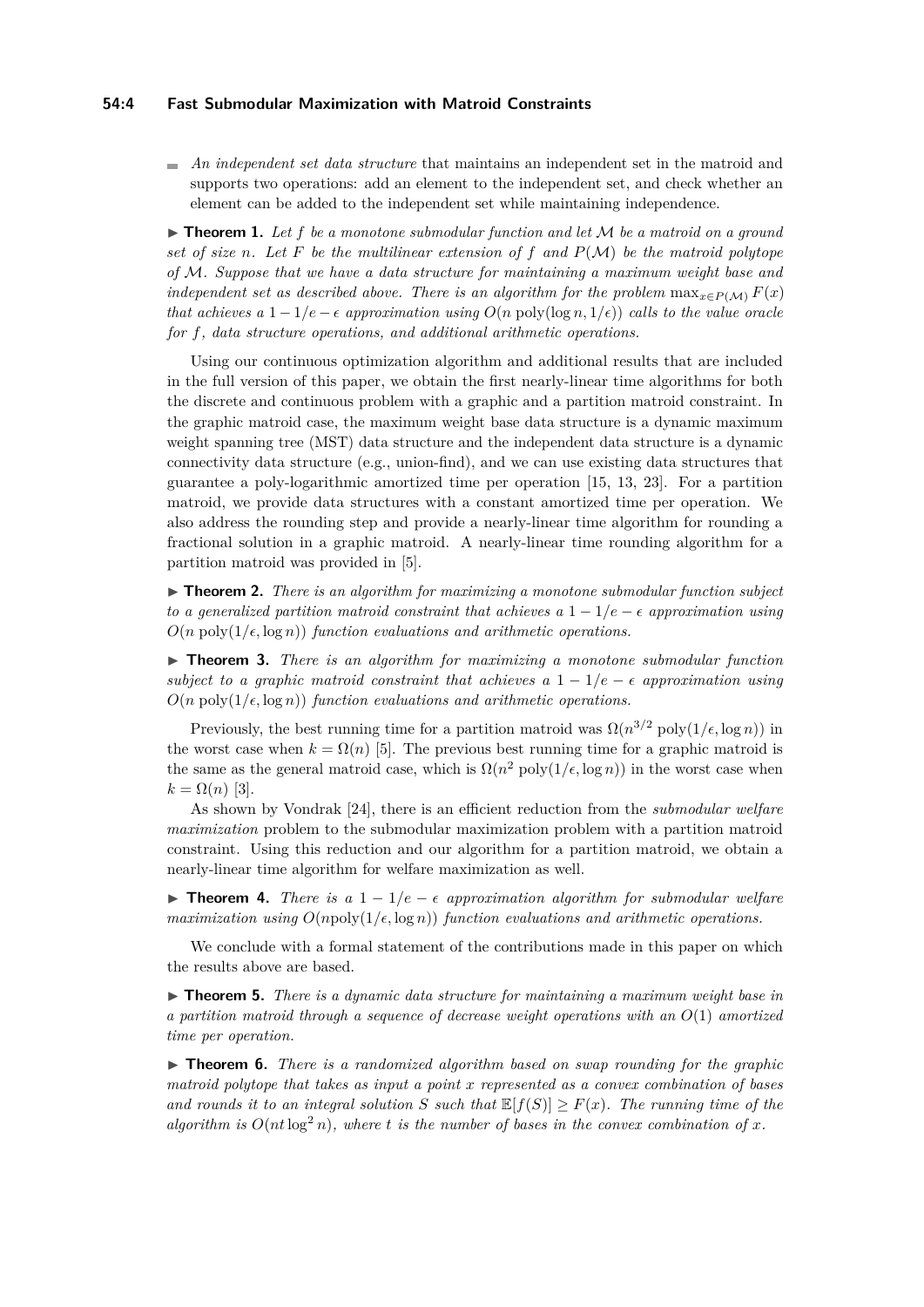#### **A. Ene and H. L. Nguyen 54:5 54:5**

## <span id="page-4-0"></span>**1.2 Technical overview**

The starting point of our approach is the work [\[5\]](#page-12-15). They observed that the running time of the continuous algorithm using the multilinear extension of [\[3\]](#page-12-13) depends on the value of the maximum weight base when the value is measured in the modular approximation  $f'(S) = \sum_{e \in S} f(e)$ . It is clear that this approximation is at least the original function and it can be much larger. They observed that the running time is proportional to the ratio between the maximum weight base when weights are measured using the modular approximation compared with the optimal solution when weights are measured using the original function. On the other hand, in the greedy algorithm, the gain in every greedy step is proportional to the maximum weight base when weights are measured using the modular approximation. Thus, the discrete greedy algorithm makes fast progress precisely when the continuous algorithm is slow and vice versa. Therefore, one can start with the discrete greedy algorithm and switch to the continuous algorithm when the maximum weight solution is small even when weights are measured using the modular approximation.

Our algorithm consists of two key components: (1) a fast dynamic data structure for maintaining an approximate maximum weight base through a sequence of greedy steps, and (2) an algorithm that makes only a small number of queries to the data structure. Even if fast dynamic data structures are available, previous algorithms including that of [\[5\]](#page-12-15) cannot achieve a fast time, since they require  $\Omega(nk)$  queries to the data structure: the algorithm of [\[5\]](#page-12-15) maintains the marginal gain for every element in the current base and it updates them after each greedy step; since each greedy step changes the marginal gain of every element in the base, this approach necessitates  $\Omega(k)$  data structure queries per greedy step.

Our new approach uses random sampling to ensure that the number of queries to the data structure is nearly-linear. After each greedy step, our algorithm randomly samples elements from the base to check and update the marginal gains. Because of sampling, it can only ensure that at least 1*/*2 of the elements in every value range have good estimates of their values. However, this is sufficient for maintaining an approximate maximum weight base. The benefit is that the running time becomes much faster: the number of checks that do not result in updates is small and if we make sure that an update only happens when the marginal gain change by a factor  $1 - \epsilon$  then the total number of updates is at most  $O(n \log n/\epsilon)$ . Thus we obtain an algorithm with only a nearly-linear number of data structure queries and additional running time for *any matroid constraint*.

Our approach reduces the algorithmic problem to the data structure problem of maintaining an approximate maximum weight base through a sequence of value updates. In fact, the updates are only decrement in the values and thus can utilize even the decremental data structures as opposed to fully dynamic ones. In the case of a partition matroid constraint, one can develop a simple ad-hoc solution. In the case of a graphic matroid, one can use classical data structures for maintaining minimum spanning trees [\[15\]](#page-12-17).

In both cases, fast rounding algorithms are also needed. The work [\[5\]](#page-12-15) gives an algorithm for the partition matroid. We give an algorithm for the graphic matroid based on swap rounding and classical dynamic graph data structures. To obtain fast running time, in each rounding step, instead of swapping a generic pair, we choose a pair involving a leaf of the spanning tree.

## **1.3 Basic definitions and notation**

**Submodular functions.** Let  $f: 2^V \to \mathbb{R}_+$  be a set function on a finite ground set *V* of size  $n := |V|$ . The function is *submodular* if  $f(A) + f(B) \ge f(A \cap B) + f(A \cup B)$  for all subsets *A, B*  $\subseteq$  *V*. The function is *monotone* if *f*(*A*)  $\le$  *f*(*B*) for all subsets *A*  $\subseteq$  *B*  $\subseteq$  *V*. We assume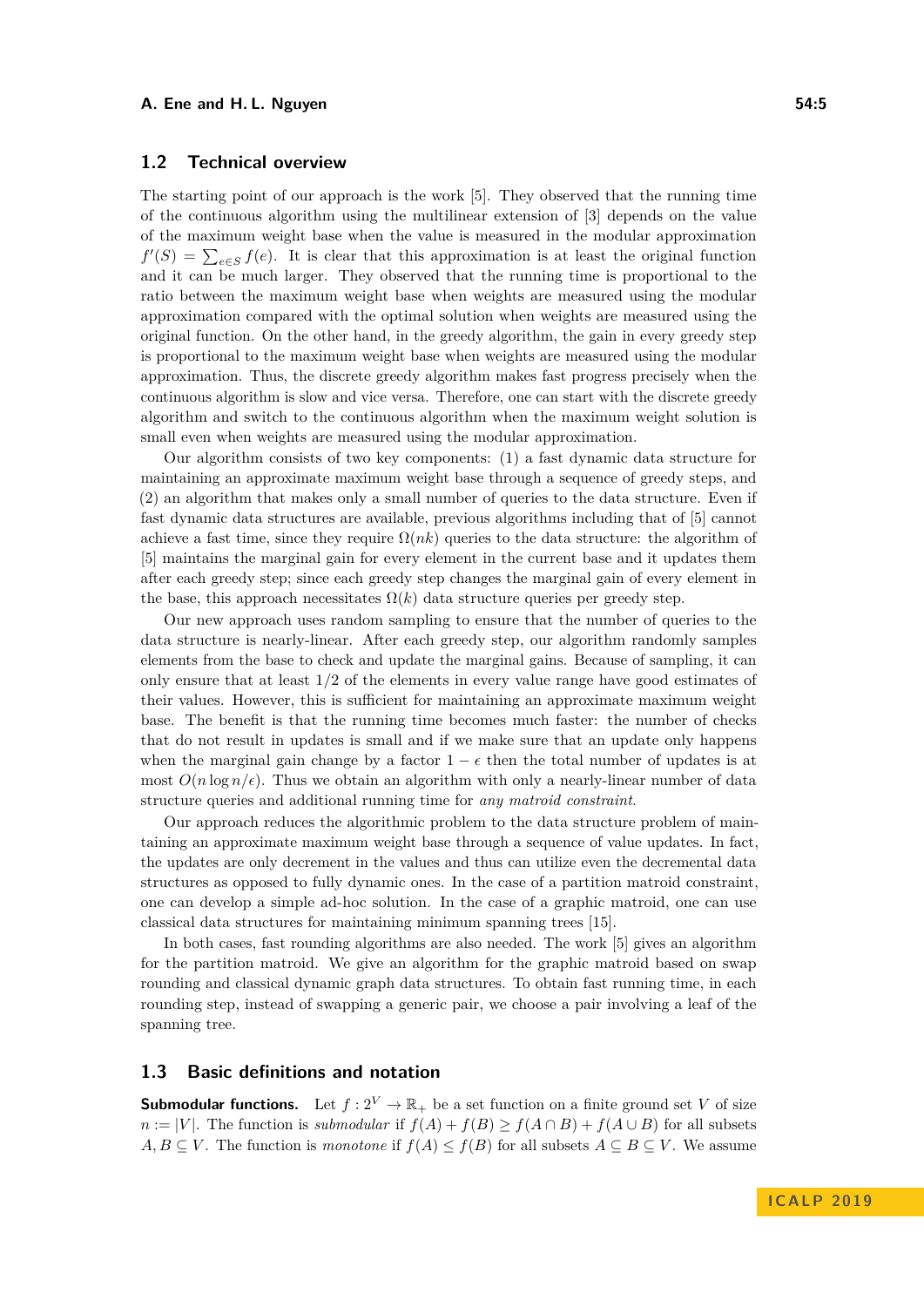#### **54:6 Fast Submodular Maximization with Matroid Constraints**

that the function *f* is given as a value oracle that takes as input any set  $S \subseteq V$  and returns *f*(*S*). We let  $F : [0,1]^V \to \mathbb{R}_+$  denote the multilinear extension *f*. For every  $x \in [0,1]^V$ , we have

$$
F(x) = \sum_{S \subseteq V} f(S) \prod_{e \in S} x_e \prod_{e \notin S} (1 - x_e) = \mathbb{E}[R(x)],
$$

where  $R(x)$  is a random set that includes each element  $e \in V$  independently with probability *xe*.

**Matroids.** A matroid  $\mathcal{M} = (V, \mathcal{I})$  on a ground set V is a collection  $\mathcal{I}$  of subsets of V, called independent sets, that satisfy certain properties (see e.g., [\[22\]](#page-13-4), Chapter 39). In this paper, we consider matroids that are given to the input to the algorithm. Of particular interest are the partition and graphic matroids. A generalized partition matroid is defined as follows. We are given a partition  $V_1, V_2, \ldots, V_h$  of *V* into disjoint subsets and budgets  $k_1, k_2, \ldots, k_h$ . A set *S* is independent  $(S \in \mathcal{I})$  if  $|S \cap V_i| \leq k_i$  for all  $i \in [h]$ . We let  $k = \sum_{i=1}^h k_i$  denote the rank of the matroid. A graphic matroid is defined as follows. We are given a connected graph on  $k+1$  vertices and *n* edges. The independent sets of the matroid are the forests of this graph.

**Additional notation.** Given a set  $S \in \mathcal{I}$ , we let  $f_S$  denote the function  $f_S : 2^{V \setminus S} \to \mathbb{R}_{\geq 0}$ such that  $f_S(S') = f(S' \cup S) - f(S)$  for all  $S' \subseteq V \setminus S$ . We let  $\mathcal{M}/S = (V \setminus S, \mathcal{I}')$  denote the matroid obtained by contracting *S* in *M*, i.e.,  $S' \in \mathcal{I}'$  iff  $S' \cup S \in \mathcal{I}$ . We let  $P(\mathcal{M})$  denote the matroid polytope of  $\mathcal{M}$ :  $P(\mathcal{M})$  is the convex hull of the indicator vectors of the bases of M, where a base is an independent set of maximum size.

**Constant factor approximation to**  $f(OPT)$ **.** Our algorithm needs a  $O(1)$  approximation to *f*(OPT). Such an approximation can be computed very efficiently (see e.g. [\[5\]](#page-12-15), Lemma 3.2).

## **1.4 Paper organization**

In Section [2,](#page-5-0) we describe our algorithm for the continuous optimization problem of maximizing the multilinear extension subject to a general matroid constraint, with the properties stated in Theorem [1.](#page-3-0) As discussed in the introduction, our algorithm uses certain data structures to achieve a fast running time. In the full version of the paper, we show how to obtain these data structures for partition and graphic matroids. By combining these data structures with the results of Section [2,](#page-5-0) we obtain nearly-linear time algorithms for the continuous problem of maximizing the multilinear extension subject to a partition and graphic matroid constraint. To obtain a fast algorithm for the discrete problem, we also need a fast algorithm to round the fractional solution. Buchbinder *et al.* [\[5\]](#page-12-15) give a nearly-linear time rounding algorithm for a partition matroid. In the full version of the paper, we give a nearly-linear time rounding algorithm for a graphic matroid, and prove Theorem [6.](#page-3-1) These results together give Theorems [2](#page-3-2) and [3.](#page-3-3)

# <span id="page-5-0"></span>**2 The algorithm for the continuous optimization problem**

In this section, we describe and analyze our algorithm for the problem  $\max_{x \in P(\mathcal{M})} F(x)$  for a general matroid  $M$ , and prove Theorem [1.](#page-3-0) The algorithm is given in Algorithm [1](#page-6-0) and it combines the continuous Greedy algorithm of [\[3\]](#page-12-13) with a discrete Greedy algorithm that we provide in this paper, building on [\[5\]](#page-12-15).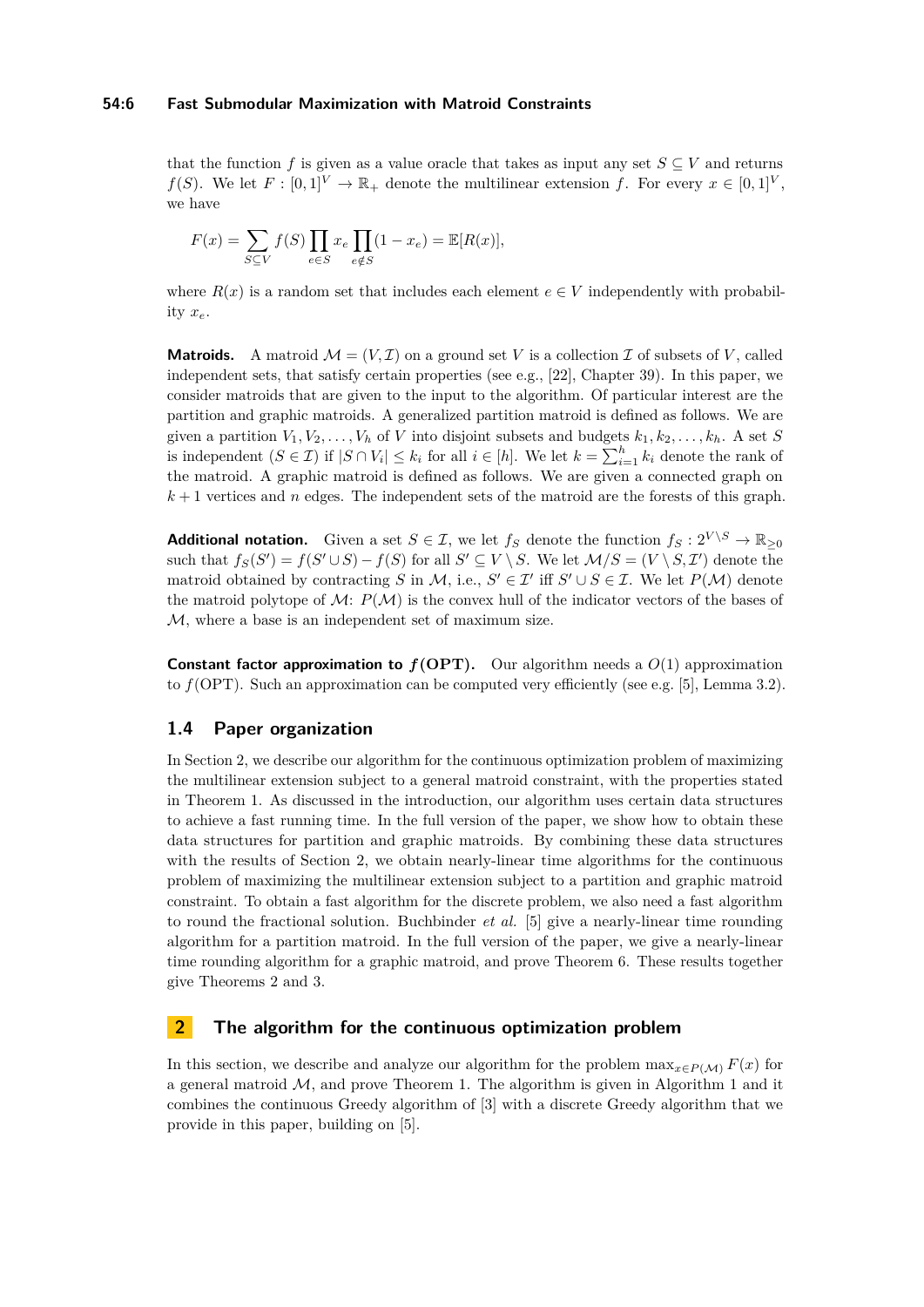<span id="page-6-0"></span>

| <b>Algorithm 1</b> Algorithm for the continuous problem $\max_{x \in P(\mathcal{M})} F(x)$ . |  |
|----------------------------------------------------------------------------------------------|--|
|----------------------------------------------------------------------------------------------|--|

1: **procedure** CONTINUOUSMATROID $(f, \mathcal{M}, \epsilon)$ 2: *c*  $c' = \Theta(1/\epsilon)$ , where the  $\Theta$  hides a sufficiently large absolute constant 3:  $S = \text{LazySAMPLINGGREEDY}(f, \mathcal{M}, \epsilon)$ 4:  $x = \text{CONTINUOUS} \text{GREEDY}(f_S, \mathcal{M}/S, c', \epsilon)$  $5:$  **return**  $\mathbf{1}_S \vee x \quad \langle \langle x \vee y \rangle \text{ is the vector } (x \vee y)_i = \max\{x_i, y_i\}$  for all  $i \rangle \rangle$ 6: **end procedure**

**The continuous Greedy algorithm.** The algorithm used on line [4](#page-6-0) is the algorithm of [\[3\]](#page-12-13). To obtain a fast running time, we use an independent set data structure to maintain the independent sets constructed by the algorithm. The data structure needs to support two operations: add an element to the independent set, and check whether an element can be added to the independent set while maintaining independence. For a partition matroid, such a data structure with  $O(1)$  time per operation is trivial to obtain. For a graphic matroid, we can use a union-find data structure [\[13,](#page-12-18) [23\]](#page-13-3) with a  $O(\log^* k)$  amortized time per operation.

<span id="page-6-1"></span> $\triangleright$  **Lemma 7** (Corollary 3.1 in [\[5\]](#page-12-15); [\[3\]](#page-12-13)). *When run with values c and*  $\delta$  *as input,* CON $t$ <sup>TINUOUSGREEDY</sup> uses  $O(n \ln(n/\delta)/\delta^2)$  *independent set data structure operations, and*  $O(cn \ln^2(n/\delta)/\delta^4)$  *queries to the value oracle of f and additional arithmetic operations.*  $Moreover, if \max_{S \in \mathcal{I}} \sum_{e \in S} f(e) \leq c \cdot f(\text{OPT})$ , where  $\text{OPT} \in \text{argmax}_{S \in \mathcal{I}} f(S)$ , the solution *x returned by the algorithm satisfies*  $F(x) \geq (1 - \frac{1}{e} - \delta) f(\text{OPT})$ *.* 

The discrete Greedy algorithm is given in Algorithm [2.](#page-7-0) The algorithm works for any matroid constraint for which we can provide a fast data structure for maintaining a maximum weight base (note that the base is only an approximate maximum weight base, and we drop the word approximate for simplicity). We now describe the properties we require from this data structure. As discussed in the introduction, we give such data structures for a graphic matroid and a partition matroid in the full version of this paper.

**The dynamic maximum weight base data structure.** Algorithm [2](#page-7-0) makes use of a data structure for maintaining the maximum weight base in the matroid, where each element has a weight and the weights are updated through a sequence of updates that can only decrease the weights. The data structure needs to support the following operation: UPDATEBASE decreases the weight of an element and it updates the base to a maximum weight base for the updated weights. The data structures that we provide in the full version of the paper for a graphic and a partition matroid support this operation in  $O(\text{poly}(\log k))$  amortized time.

We note here that the data structure maintains a maximum weight base of the original matroid  $M$ , and not the contracted matroid  $M/S$  obtained after picking a set  $S$  of elements. This suffices for us, since the discrete Greedy algorithm that we use will not change the weight of an element after it was added to the solution *S*. Due to this invariant, we can show that the maximum weight base  $B$  of  $\mathcal M$  that the data structure maintains has the property that  $S \subseteq B$  at all times, and  $B \setminus S$  is a maximum weight base in  $\mathcal{M}/S$ . This follows from the observation that, if an element *e* is in the maximum weight base *B* and the only changes to the weights are such that the weight of *e* remains unchanged and the weights of elements other than *e* are decreased, then *e* remains in the new maximum weight base.

**The discrete Greedy algorithm.** The algorithm (Algorithm [2\)](#page-7-0) is based on the random residual Greedy algorithm of [\[4\]](#page-12-19). The latter algorithm constructs a solution *S* over *k* iterations.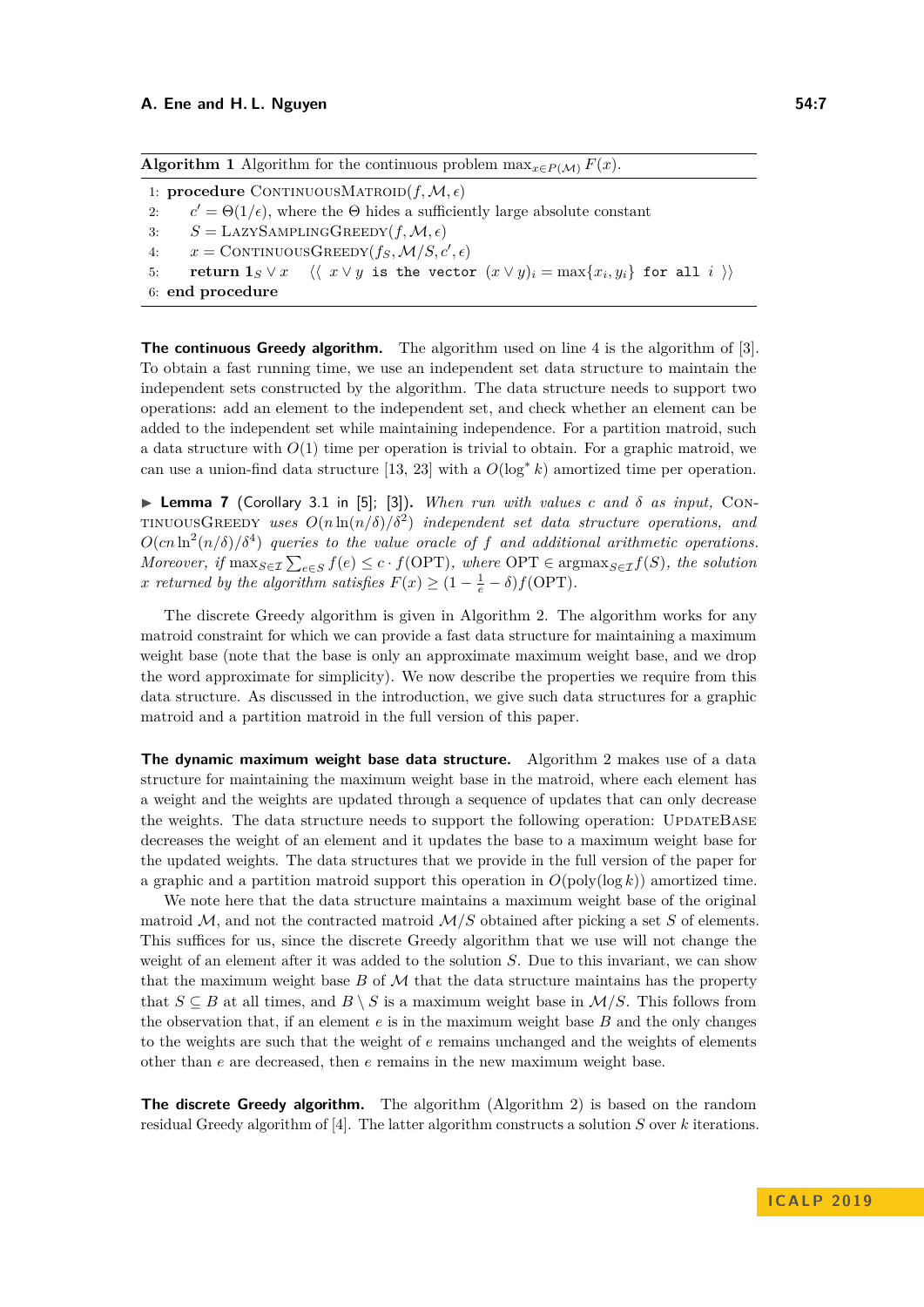<span id="page-7-0"></span>Algorithm 2 LAZYSAMPLINGGREEDY $(f, \mathcal{M}, \epsilon)$ . 1:  $M = \Theta(f(\text{OPT})), c = \Theta(1/\epsilon), N = 2\ln(k/\epsilon)/\epsilon$ 2:  $\langle \langle$  maintain cached (rounded) marginal values  $\rangle$ ) 3: For each  $e \in V$ , let  $w(e) = (1 - \epsilon)^N M$  if  $f(\{e\}) \le (1 - \epsilon)^N M$  and  $w(e) = (1 - \epsilon)^{j-1} M$  if  $f({e}) \in ((1 - \epsilon)^j M, (1 - \epsilon)^{j-1} M]$ 4:  $\langle \langle$  maintain a base *B* of maximum  $w(\cdot)$  value in a data structure that supports the UPDATEBASE operation  $\rangle$ 5:  $B = \operatorname{argmax}_{S \in \mathcal{I}} \sum_{e \in S} w(e)$ 6:  $\langle \langle$  maintain a partition of *B* into buckets  $\rangle$ ) 7:  $B^{(j)} = \{e \in B : w(e) = (1 - \epsilon)^{j-1}M\}$  for each  $j \in [N]$ 8:  $W = \sum_{e \in B} w(e)$ 9:  $\langle\langle$  main loop  $\rangle\rangle$ 10:  $S = \emptyset$ 11: **for**  $t = 1, 2, ..., k$  **do** 12: Call RefreshValues 13: **if** *W* ≤ 4*cM* **then** 14: **return** *S* 15: **end if** 16: Sample an element *e* uniformly at random from *B* 17:  $S \leftarrow S \cup \{e\}$ 18: Remove *e* from the buckets of *B* for refreshing purpose so that  $w(e)$  is now fixed 19: **end for** 1: **procedure** REFRESHVALUES  $\langle\langle$  Spot check and update values  $\rangle$ 2: **for**  $j = 1$  to  $N$  **do** 3:  $T = 0$ 4: **while**  $T < 4 \log_2 n$  **do** 5: **if**  $B^{(j)}$  is empty **then** 6: Exit the while loop and continue to iteration  $j + 1$ 7: **end if** 8: Sample *e* uniformly at random from  $B^{(j)}$ 9: Let  $v(e) = f(S \cup \{e\}) - f(S)$  be the current marginal value of *e* 10: **if**  $v(e) < (1 - \epsilon)^j M$  **then** 11:  $T = 0$ 12: UPDATEBASE $(e, j, v(e))$ 13: **else** 14:  $T \leftarrow T + 1$ 15: **end if** 16: **end while** 17: **end for** 18: **end procedure**

In each iteration, the algorithm assigns a linear weight to each element that is equal to the marginal gain  $f(S \cup \{e\}) - f(S)$  on top of the current solution, and it finds a maximum weight base  $B$  in  $\mathcal{M}/S$ . The algorithm then samples an element of  $B$  uniformly at random and adds it to the solution. As discussed in Section [1.2,](#page-4-0) the key difficulty for obtaining a fast running time is maintaining the maximum weight base. Our algorithm uses the following approach for maintaining an approximate maximum weight base. The algorithm maintains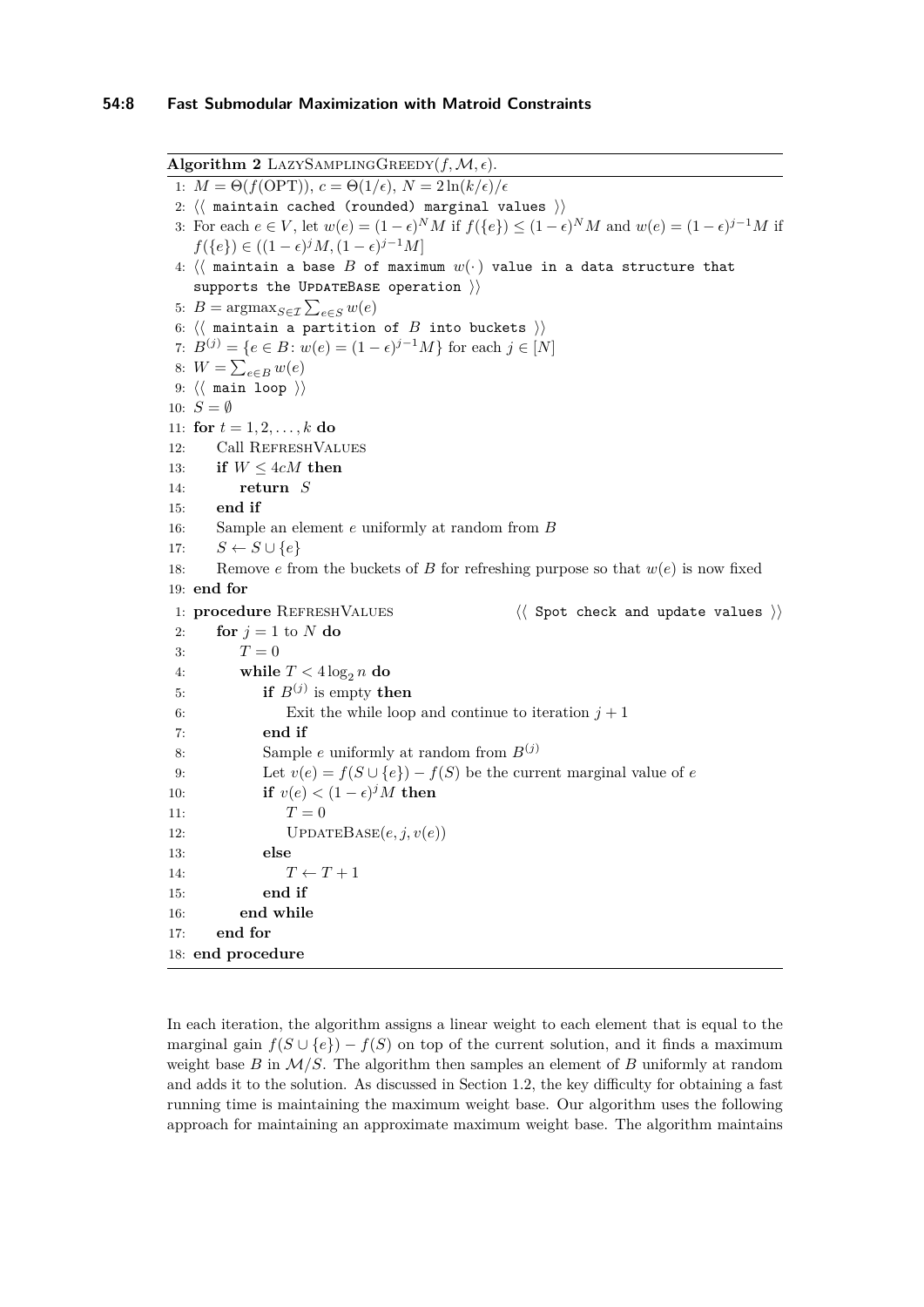#### **A. Ene and H. L. Nguyen 54:9**

the marginal value of each element (rounded to the next highest power of  $(1 - \epsilon)$ ), and it updates it in a lazy manner; at every point,  $w(e)$  denotes the cached (rounded) marginal value of the element, and it may be stale.

The algorithm maintains the base *B* using the data structure discussed above that supports the UPDATEBASE operation. Additionally, the elements of  $B \setminus S$  are stored into buckets corresponding to geometrically decreasing marginal values. More precisely, there are  $N = O(\log(k/\epsilon)/\epsilon)$  buckets  $B^{(1)}, B^{(2)}, \ldots, B^{(N)}$ . The *j*-th bucket  $B^{(j)}$  contains all of the elements of *B* with marginal values in the range  $((1 - \epsilon)^j M, (1 - \epsilon)^{j-1} M]$ , where M is a value such that  $f(OPT) \leq M \leq O(1)f(OPT)$  (we assume that the algorithm knows such a value  $M$ , as it can be obtained in nearly-linear time, see e.g. Lemma 3.2 in [\[5\]](#page-12-15). The remaining elements of *B* that do not appear in any of the *N* buckets have marginal values at most  $(1 - \epsilon)^N M$ ; these elements have negligible total marginal gain, and they can be safely ignored.

In order to achieve a fast running time, after each Greedy step, the algorithm uses sampling to (partially) update the base *B*, the cached marginal values, and the buckets. This is achieved by the procedure RefreshValues, which works as follows. RefreshValues considers each of the buckets in turn. The algorithm updates the bucket  $B^{(j)}$  by spot checking *O*(log *n*) elements sampled uniformly at random from the bucket. For each sampled element *e*, the algorithm computes its current marginal value and, if it has decreased below the range of its bucket, it moves the element to the correct buckets and call UpdateBase to maintain the invariant that *B* is a maximum weight base.

When the algorithm finds an element whose bucket has changed, it resets to 0 the count for the number of samples taken from the bucket. Thus the algorithm keeps sampling from the bucket until  $\Theta(\log n)$  consecutive sampled elements do not change their bucket. The sampling step ensures that, with high probability, in each bucket at least half of the elements are in the correct bucket. (We remark that, instead of resetting the sample count to 0, it suffices to decrease the count by 1, i.e., the count is the total number of samples whose bucket was correct minus the number of samples whose bucket was incorrect. The algorithm then stops when this tally reaches  $\Theta(\log n)$ . This leads to an improvement in the running time, but we omit it in favor of a simpler analysis.)

After running RefreshValues, the algorithm samples an element *e* uniformly at random from  $B \setminus S$  and adds it to *S*. The algorithm then removes *e* from the buckets; this ensures that the weight of *e* will remain unchanged for the remainder of the algorithm.

# **2.1 Analysis of the approximation guarantee**

Here we show that Algorithm [1](#page-6-0) achieves a  $1 - 1/e - \epsilon$  approximation. We first analyze the LazySamplingGreedy algorithm. We start with some convenient definitions. Consider some point in the execution of the LazySamplingGreedy algorithm. Consider a bucket  $B^{(j)}$ . At this point, each element  $e \in B^{(j)}$  is in the correct bucket iff its current marginal value  $f(S \cup \{e\}) - f(S)$  lies in the interval  $((1 - \epsilon)^j M, (1 - \epsilon)^{j-1} M]$  (its cached marginal value  $w(e)$  lies in that interval, but it might be stale). We say that the bucket  $B^{(j)}$  is good if at least half of the elements in  $B^{(j)}$  are in the correct bucket, and we say that the bucket is *bad* otherwise.

The following lemma shows that, with high probability over the random choices of REFRESHVALUES, each run of REFRESHVALUES ensures that every bucket  $B^{(j)}$  with  $j \in [N]$ is good.

▶ **Lemma 8.** *Consider an iteration in which* LAZYSAMPLINGGREEDY *calls* REFRESHVALUES. *When* REFRESHVALUES *terminates, the probability that the buckets*  ${B^{(j)}: j \in [N]}$  *are all good is at least*  $1 - 1/n^2$ .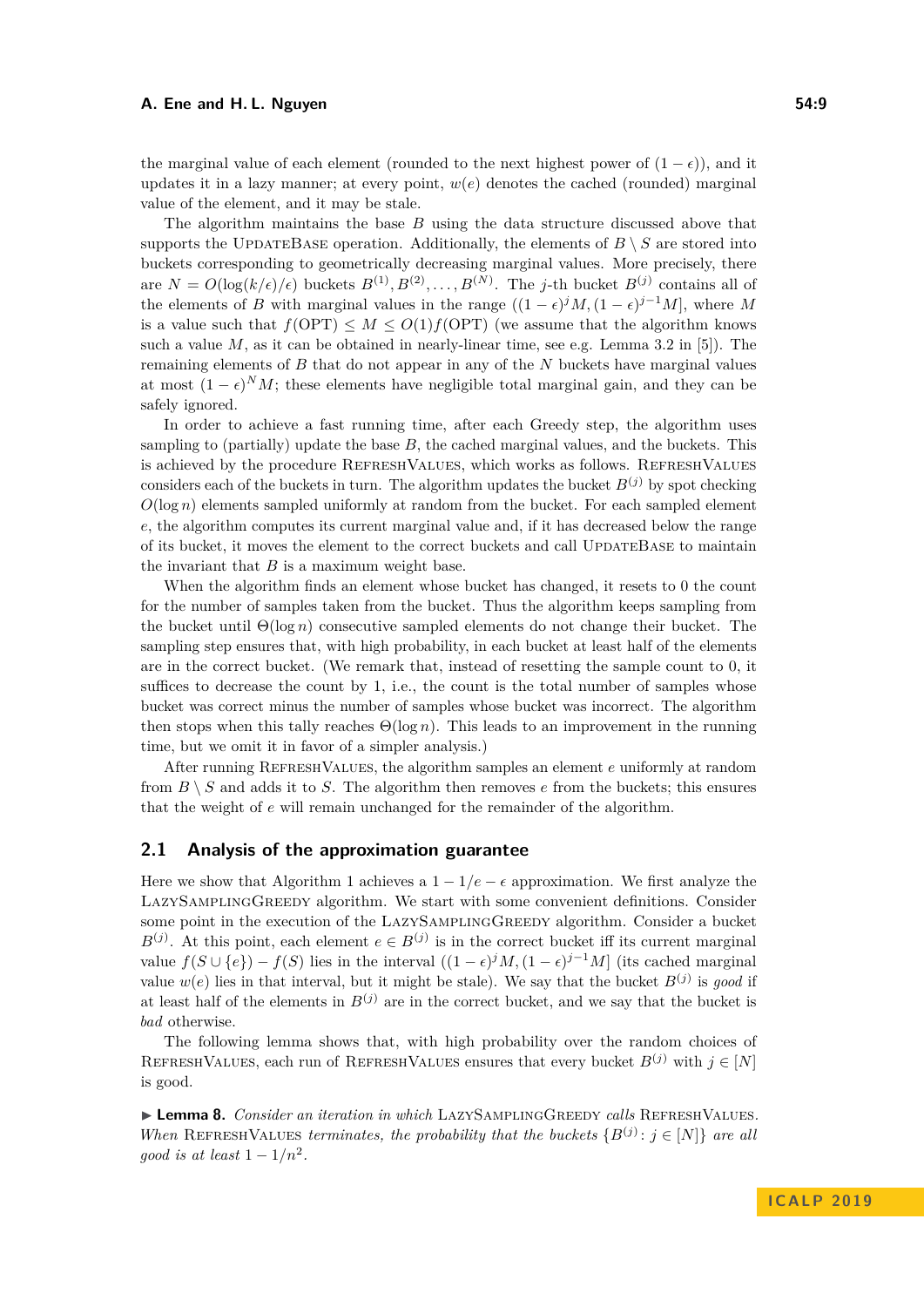#### **54:10 Fast Submodular Maximization with Matroid Constraints**

**Proof.** We will show that the probability that a given bucket is bad is at most  $5 \log n/n^3$ ; the claim then follows by the union bound, since there are  $N \leq n/(5 \log n)$  buckets. Consider a bucket  $B^{(j)}$ , where  $j \in [N]$ , and suppose that the bucket is bad at the end of REFRESHVALUES. We analyze the probability the bucket is bad because the algorithm runs until iteration *t*, which is the last time the algorithm finds an element in  $B^{(j)}$  in the wrong bucket, and for  $4 \log n$  iterations after *t*, it always find elements in the right bucket even though only  $1/2$  of  $B^{(j)}$  are in the right bucket. Since at most half of the elements of  $B^{(j)}$  are in the correct bucket and the samples are independent, this event happens with probability at most  $(1/2)^{4 \log_2 n} = 1/n^4$ . By the union bound over all choices of  $t = 1, 2, \ldots, 5n \log n$ , the failure probability for bucket  $B^{(j)}$  is at most  $5 \log n/n^3$ . John Park Research (1986)

Since LAZYSAMPLINGGREEDY performs at most  $k \leq n$  iterations, it follows by the union bound that all of the buckets  ${B^{(j)}: j \in [N]}$  are all good throughout the algorithm with probability at least  $1 - 1/n$ . For the remainder of the analysis, we condition on this event. Additionally, we fix an event specifying the random choices made by RefreshValues and we implicitly condition all probabilities and expectations on this event.

Let us now show that *B* is a suitable approximation for the maximum weight base in  $\mathcal{M}/S$  with weights given by the current marginal values  $f(S \cup \{e\}) - f(S)$ .

<span id="page-9-0"></span>**Lemma 9.** Suppose that every bucket of B is good throughout the algorithm. Let  $v(e)$  $f(S \cup \{e\}) - f(S)$  *denote the current marginal values. We have* 

(1)  $w(S') \geq v(S')$  for every  $S' \subseteq V$ ; (2)  $w(B) \geq w(S')$  for every  $S' \subseteq V$ ; **(3)**  $v(B) \geq \frac{1-\epsilon}{2} \cdot w(B) - \frac{\epsilon^2}{k}$  $\frac{\epsilon^2}{k} \cdot M$ .

**Proof.** The first property follows from the fact that, by submodularity, the weights  $w(\cdot)$  are upper bounds on the marginal values.

The second property follows from the fact that the algorithm maintains the invariant that *B* is the maximum weight base in  $M/S$  with respect to the weights  $w(.)$ .

Let us now show the third property. Consider the following partition of  $B$  into sets  $B_1$ ,  $B_2$ , and  $B_3$ , where:  $B_1$  is the set of all elements  $e \in B$  such that  $e$  is in one of the buckets  ${B^{(j)}: j \in [N]}$  and moreover *e* is in the correct bucket (note that  $(1 - \epsilon)w(e) ≤ v(e) ≤ w(e)$ for every  $e \in B_1$ ;  $B_2$  is the set of all elements  $e \in B$  such that  $e$  is in one of the buckets  ${B^{(j)}: j \in [N]}$  but *e* is not in the correct bucket (i.e.,  $(1 - \epsilon)^N M < w(e)$  but  $v(e)$  $(1 - \epsilon)w(e)$ ;  $B_3$  is the set of all elements  $e \in B$  such that  $w(e) < (1 - \epsilon)^N M \leq (\epsilon/k)^2 M$ .

Since  $|B_3| \leq k$ , we have  $w(B_3) \leq |B_3| \cdot \left(\frac{\epsilon}{k}\right)^2 M \leq \frac{\epsilon^2}{k} M$ .

Since all of the buckets are good, it follows that the total  $w(\cdot)$  weight of the elements that are in the correct bucket is at least  $\frac{1}{2} \cdot w(B \setminus B_3)$ . Indeed, we have

$$
w(B_1) = \sum_{j=1}^N w(B_1 \cap B^{(j)}) = \sum_{j=1}^N (1 - \epsilon)^{j-1} M |B_1 \cap B^{(j)}| \ge \sum_{j=1}^N (1 - \epsilon)^{j-1} M \frac{|B^{(j)}|}{2} = \frac{w(B \setminus B_3)}{2}.
$$

Finally, since  $v(e) \geq (1 - \epsilon)w(e)$  for every  $e \in B_1$ , we have

$$
v(B) \ge v(B_1) \ge (1 - \epsilon)w(B_1) \ge \frac{1 - \epsilon}{2}w(B \setminus B_3) \ge \frac{1 - \epsilon}{2}w(B) - \frac{\epsilon^2}{k}M.
$$

Now we turn to the analysis of the main for loop of LAZYSAMPLINGGREEDY (lines [11–19\)](#page-6-0). Let *Z* be a random variable equal to the number of iterations where the algorithm executes line [17.](#page-6-0) We define sets  $\{S_t : t \in \{0, 1, ..., k\}\}\$ and  $\{OPT_t : t \in \{0, 1, ..., k\}\}$ as follows. Let  $S_0 = \emptyset$  and OPT<sub>0</sub> = OPT. Consider an iteration  $t \leq Z$  and suppose that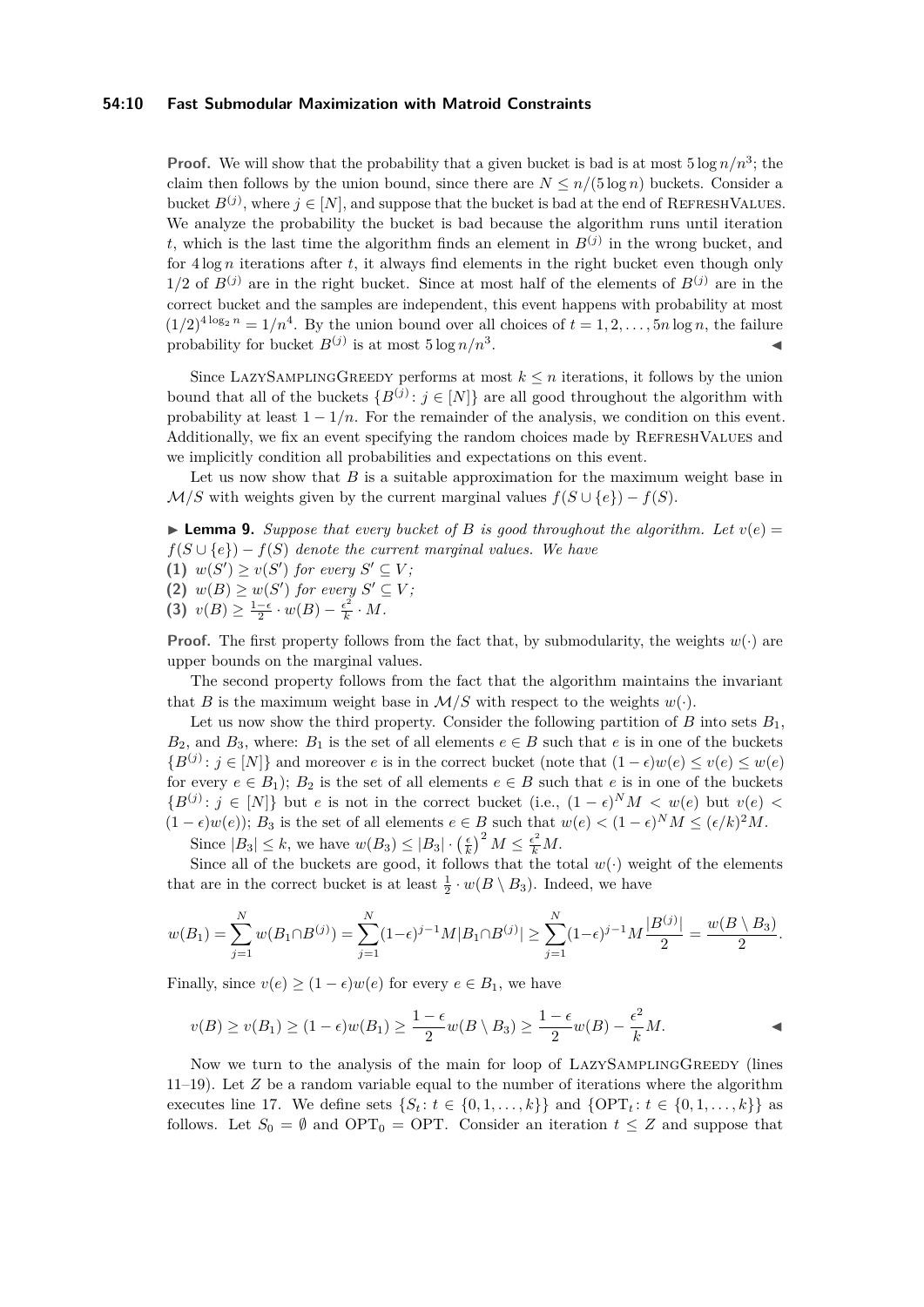#### **A. Ene and H. L. Nguyen 54:11**

 $S_{t-1}$  and OPT<sub>*t*−1</sub> have already been defined and they satisfy  $S_{t-1} \cup \text{OPT}_{t-1} \in \mathcal{I}$  and |*St*−1| + |OPT*t*−1| = *k*. Consider a bijection *π* : *B* → OPT*t*−<sup>1</sup> so that OPT*t*−<sup>1</sup> \ {*π*(*e*)} ∪ {*e*} is a base of  $\mathcal{M}/S_{t-1}$  for all  $e \in B$  (such a bijection always exists, see e.g., Corollary 39.12a in [\[22\]](#page-13-4)). Let  $e_t$  be the element sampled on line [17](#page-6-0) and  $o_t = \pi(e_t)$ . We define  $S_t = S_{t-1} \cup \{e_t\}$ and  $\text{OPT}_t = \text{OPT}_{t-1} \setminus \{o_t\}.$  Note that  $S_t \cup \text{OPT}_t \in \mathcal{I}$ . For each  $t > Z$ , we define  $S_t = S_Z$ and  $OPT_t = OPT_z$ .

In each iteration *t*, the gain in the Greedy solution value is  $f(S_t) - f(S_{t-1})$ , and the loss in the optimal solution value is  $f(OPT_{t-1}) - f(OPT_t)$  (when we add an element to  $S_{t-1}$ , we remove an element from  $OPT_{t-1}$  so that  $S_t \cup OPT_t$  remains a feasible solution). The following lemma relates the two values in expectation.

<span id="page-10-0"></span>▶ Lemma 10. For every 
$$
t \in [k]
$$
, if all of the buckets  $B^{(j)}$  are good, we have  $\mathbb{E}[f(S_t) - f(S_{t-1})] \geq c \cdot \mathbb{E}[f(\text{OPT}_{t-1}) - f(\text{OPT}_t)].$ 

**Proof.** Consider  $t \in [k]$ . Recall that Z is the number of iterations where the algorithm executes line [17.](#page-6-0) If  $t > Z$ , the inequality is trivially satisfied, since both expectations are equal to 0. Therefore we may assume that  $t \leq Z$  and thus  $S_t = S_{t-1} \cup \{e_t\}$  and  $OPT_t = OPT_{t-1} \setminus \{o_t\}.$ 

Let us now fix an event  $R_{t-1}$  specifying the random choices for the first  $t-1$  iterations, i.e., the random elements  $e_1, \ldots, e_{t-1}$  and  $o_1, \ldots, o_{t-1}$ . In the following, all the probabilities and expectations are implicitly conditioned on  $R_{t-1}$ . Note that, once  $R_{t-1}$  is fixed,  $S_{t-1}$  and OPT*t*−<sup>1</sup> are deterministic.

Let us first lower bound  $\mathbb{E}[f(S_{t-1} \cup \{e_t\}) - f(S_{t-1})]$ . Let  $w_t, B_t$ , and  $W_t$  denote  $w, B_t$ and *W* right after executing REFRESHVALUES in iteration *t*. Note that, since  $R_{t-1}$  and the random choices of REFRESHVALUES are fixed,  $w_t$ ,  $B_t$ , and  $W_t$  are deterministic.

Recall that all of the buckets of  $B_t$  are good, i.e., at least half of the elements of  $B_t^{(j)}$  are in the correct bucket, for every  $j \in [N]$ . Let  $B_t'$  be the subset of  $B_t$  consisting of all of the elements that are in the correct bucket, and let  $B_t''$  be the subset of  $B_t$  consisting of all of the elements that are not in any bucket.

For every  $e \in B'_t$ , we have  $f(S_{t-1} \cup \{e\}) - f(S_{t-1}) \geq (1 - \epsilon)w_t(e)$ . For every  $e \in B''_t$ , we have  $f(S_{t-1} \cup \{e\}) - f(S_{t-1}) \le w_t(e) = (1 - \epsilon)^N M \le (\epsilon/k)^2 M$ , and therefore  $w_t(B_t'') \le \frac{\epsilon^2}{k} M$ . Since all of the buckets are good and  $W_t > 4cM$  (the algorithm did not terminate on line [14\)](#page-6-0), we have

$$
\sum_{e \in B'_t} w_t(e) = \sum_{j=1}^N w_t(B'_t \cap B_t^{(j)}) = \sum_{j=1}^N (1 - \epsilon)^{j-1} M |B'_t \cap B_t^{(j)}| \ge \sum_{j=1}^N (1 - \epsilon)^{j-1} M \frac{|B_t^{(j)}|}{2}
$$

$$
= \frac{w_t(B_t \setminus B''_t)}{2} \ge \frac{W_t}{2} - \frac{\epsilon^2}{2k} M \ge \left(2c - \frac{\epsilon^2}{2k}\right) M \ge \left(2c - \frac{\epsilon^2}{2k}\right) f(\text{OPT}).
$$

By combining these observations, we obtain

$$
\mathbb{E}[f(S_{t-1} \cup \{e_t\}) - f(S_{t-1})] \ge \mathbb{E}[f(S_{t-1} \cup \{e_t\}) - f(S_{t-1})|e_t \in B'_t] \Pr[e_t \in B'_t]
$$
\n
$$
= \mathbb{E}[f(S_{t-1} \cup \{e_t\}) - f(S_{t-1})|e_t \in B'_t] \cdot \frac{|B'_t|}{|B_t|} \ge (1 - \epsilon)\mathbb{E}[w_t(e_t)|e_t \in B'_t] \cdot \frac{|B'_t|}{|B_t|}
$$
\n
$$
= (1 - \epsilon)w_t(B'_t) \cdot \frac{1}{|B'_t|} \cdot \frac{|B'_t|}{|B_t|} \ge \frac{(1 - \epsilon)\left(2c - \frac{\epsilon^2}{2k}\right)}{|B_t|} f(\text{OPT}) \ge \frac{c}{|B_t|} f(\text{OPT})
$$

Let us now upper bound  $\mathbb{E}[f(\text{OPT}_{t-1}) - f(\text{OPT}_t)]$ . Recall that  $e_t$  is chosen randomly from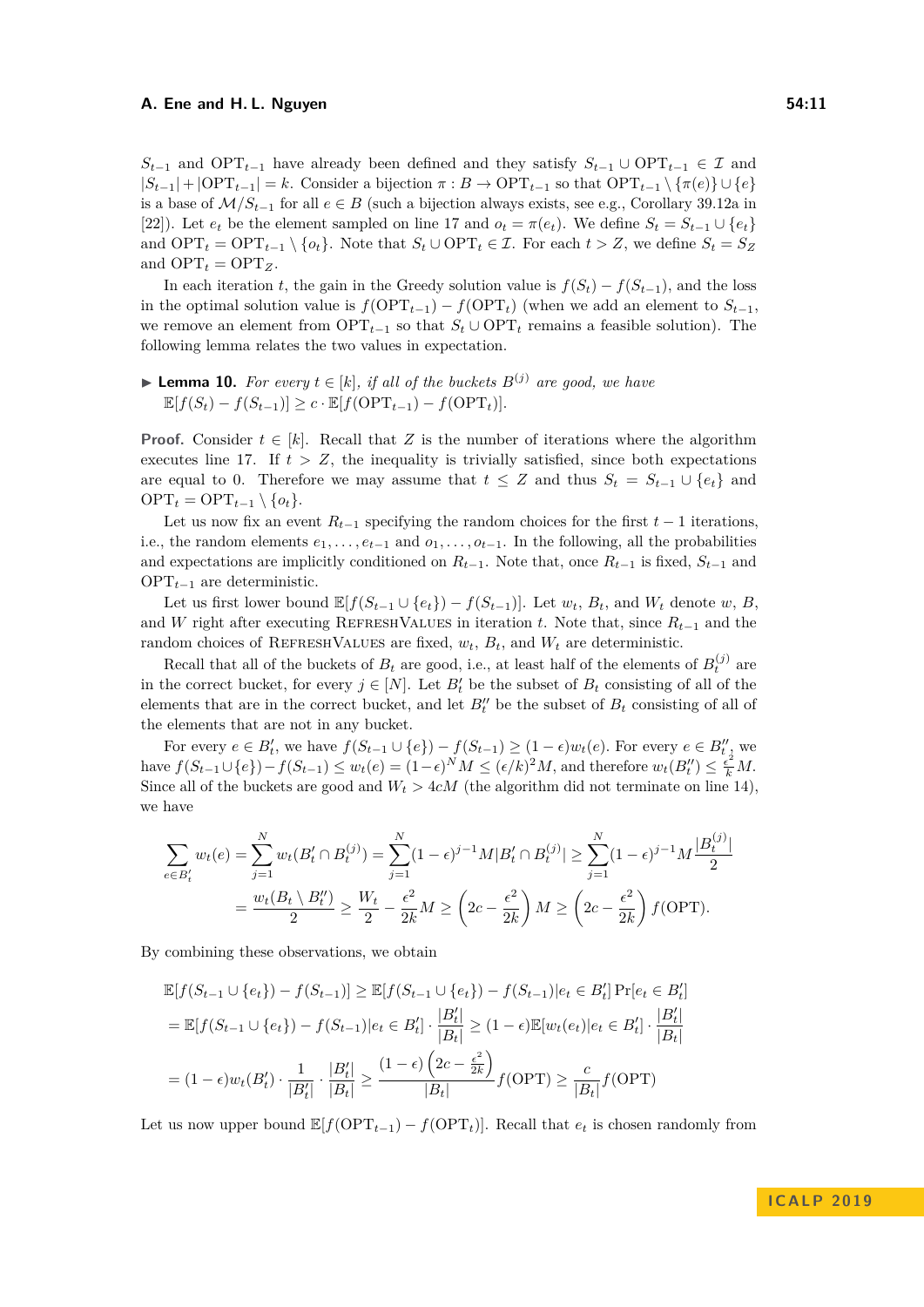#### **54:12 Fast Submodular Maximization with Matroid Constraints**

*B* and thus,  $o_t$  is chosen uniformly at random from  $\text{OPT}_{t-1}$  (since  $\pi$  is a bijection). Hence

$$
\mathbb{E}[f(\mathrm{OPT}_{t-1}) - f(\mathrm{OPT}_{t-1} \setminus \{o_t\})] = \sum_{o \in \mathrm{OPT}_{t-1}} (f(\mathrm{OPT}_{t-1}) - f(\mathrm{OPT}_{t-1} \setminus \{o\})) \cdot \frac{1}{|\mathrm{OPT}_{t-1}|}
$$

By submodularity, we have

$$
f(\mathrm{OPT}_{t-1}) \ge \sum_{j=1}^{m} (f(\mathrm{OPT}_{t-1}) - f(\mathrm{OPT}_{t-1} \setminus \{o_j\}).
$$

Therefore

$$
\mathbb{E}[f(\mathrm{OPT}_{t-1}) - f(\mathrm{OPT}_{t-1} \setminus \{o_t\})] \le \frac{f(\mathrm{OPT}_{t-1})}{|\mathrm{OPT}_{t-1}|} \le \frac{f(\mathrm{OPT})}{|\mathrm{OPT}_{t-1}|}.
$$

To recap, we have shown that:

$$
\mathbb{E}[f(S_{t-1} \cup \{e_t\}) - f(S_{t-1})] \ge \frac{c \cdot f(\text{OPT})}{|B_t|},
$$
  

$$
\mathbb{E}[f(\text{OPT}_{t-1}) - f(\text{OPT}_{t-1} \setminus \{o_t\})] \le \frac{f(\text{OPT})}{|\text{OPT}_{t-1}|}.
$$

Since  $|B_t| = |OPT_{t-1}|$ , we have

$$
\mathbb{E}[f(S_{t-1} \cup \{e_t\}) - f(S_{t-1})] \ge c \cdot \mathbb{E}[f(\mathrm{OPT}_{t-1}) - f(\mathrm{OPT}_{t-1} \setminus \{o_t\})].
$$

Since the above inequality holds conditioned on every given event  $R_{t-1}$ , it holds unconditionally, and the lemma follows.

The following lemma follows from Lemmas [9](#page-9-0) and [10.](#page-10-0)

<span id="page-11-0"></span> $\blacktriangleright$  **Lemma 11.** *If all of the buckets*  $B^{(j)}$  *are good, the* LAZYSAMPLINGGREEDY *algorithm (Algorithm [2\)](#page-7-0) returns a set*  $S \in \mathcal{I}$  *with the following properties.* 

- (1) max $_{S'}: S' \cup S \in \mathcal{I} \sum_{e \in S'} f_S(e) \leq 4cM = O(1/\epsilon) f(\text{OPT}).$
- (2) *There is a random subset*  $OPT' \subseteq OPT$  *depending on S with the following properties:*  $S \cup \text{OPT}' \in \mathcal{I}$  and  $\mathbb{E}[f(\text{OPT}')] \ge f(\text{OPT}) - \frac{1}{c} \cdot \mathbb{E}[f(S)] \ge (1 - \frac{1}{c}) f(\text{OPT})$ .

By combining Lemmas [7](#page-6-1) and [11,](#page-11-0) we obtain:

▶ **Lemma 12.** *The* CONTINUOUSMATROID *algorithm (Algorithm [1\)](#page-6-0) returns a solution*  $\mathbf{1}_S \vee x \in P(\mathcal{M})$  *such that*  $F(\mathbf{1}_S \vee x) \geq (1 - 1/e - O(\epsilon)) f(\text{OPT})$  *with constant probability.* 

Proof. Note that, in order to apply Lemma [7,](#page-6-1) we need the following condition to hold:  $\max_{S': S' \cup S \in \mathcal{I}} \sum_{e \in S'} f_S(e) \le c' f_S(OPT'')$ , where  $OPT'' \in \text{argmax}_{S': S' \cup S \in \mathcal{I}} f_S(S')$ .

Using Lemma [11,](#page-11-0) we can show that the above condition holds with constant probability as follows. Let OPT' be the set guaranteed by Lemma [11.](#page-11-0) We have  $f_S(OPT') \le f_S(OPT'')$ and  $f(S \cup \text{OPT}') \ge f(\text{OPT}')$ . Therefore  $f_S(\text{OPT}'') \ge f_S(\text{OPT}') \ge f(\text{OPT}') - f(S)$ .

By Lemma [11,](#page-11-0) we have  $\mathbb{E}[f(OPT) - f(OPT')] \leq f(OPT)/c$ . Therefore, by the Markov inequality, with probability at least 2/3, we have  $f(OPT) - f(OPT') \leq 3f(OPT)/c$ . Consider two cases. First, if  $f(S) \geq (1 - 1/e)f(OPT)$  then the algorithm can simply return *S*. Second, if  $f(S)$  < (1 − 1/e)*f*(OPT) then  $f_S(OPT'') \ge f(OPT') - f(S) \ge (1/e - 3/c)f(OPT)$ . Therefore,  $\max_{S': S' \cup S \in \mathcal{I}} \sum_{e \in S'} f_S(e) \leq O(c f_S(OPT'')) \leq c' f_S(OPT'').$  Thus the conditions of Lemma [7](#page-6-1) are satisfied and thus the continuous Greedy algorithm returns a solution  $x \in P(\mathcal{M}/S)$  such that

$$
F(\mathbf{1}_S \lor x) - f(S) \ge \left(1 - \frac{1}{e} - \epsilon\right) (f(\text{OPT}') - f(S))
$$
  
 
$$
\ge \left(1 - \frac{1}{e} - \epsilon\right) \left(1 - \frac{3}{c}\right) f(\text{OPT}) - f(S) \ge \left(1 - \frac{1}{e} - 2\epsilon\right) f(\text{OPT}) - f(S).
$$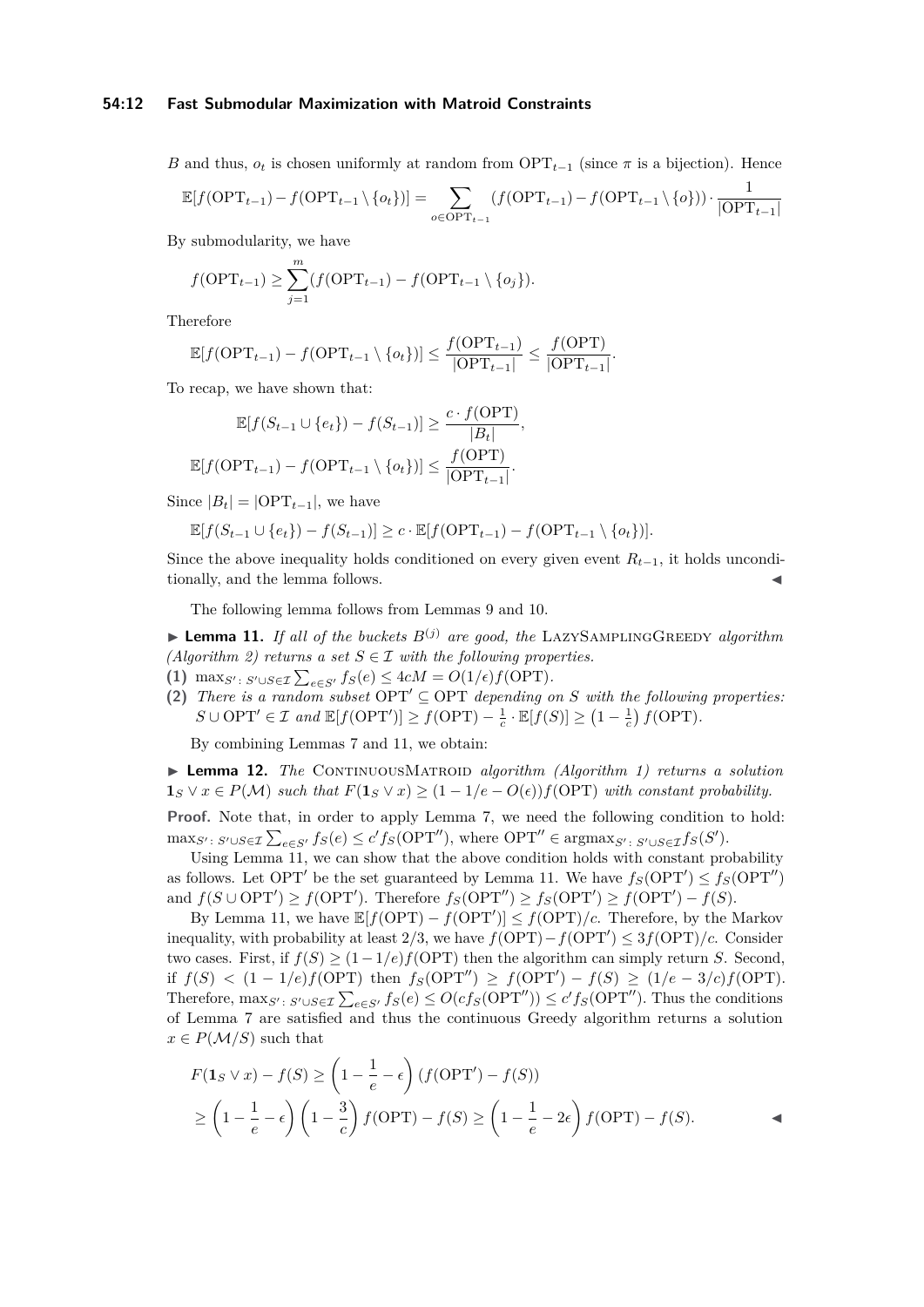#### **References**

- <span id="page-12-4"></span>**1** Alexander Ageev and Maxim Sviridenko. Pipage Rounding: A New Method of Constructing Algorithms with Proven Performance Guarantee. *Journal of Combinatorial Optimization*, 8(3):307–328, 2004.
- <span id="page-12-11"></span>**2** Yossi Azar and Iftah Gamzu. Efficient Submodular Function Maximization under Linear Packing Constraints. In *International Colloquium on Automata, Languages and Programming (ICALP)*, 2012.
- <span id="page-12-13"></span>**3** Ashwinkumar Badanidiyuru and Jan Vondrák. Fast algorithms for maximizing submodular functions. In *ACM-SIAM Symposium on Discrete Algorithms (SODA)*, 2014.
- <span id="page-12-19"></span>**4** Niv Buchbinder, Moran Feldman, Joseph Naor, and Roy Schwartz. Submodular Maximization with Cardinality Constraints. In *ACM-SIAM Symposium on Discrete Algorithms (SODA)*, 2014.
- <span id="page-12-15"></span>**5** Niv Buchbinder, Moran Feldman, and Roy Schwartz. Comparing Apples and Oranges: Query Trade-off in Submodular Maximization. *Math. Oper. Res.*, 42(2):308–329, 2017.
- <span id="page-12-3"></span>**6** Gruia Calinescu, Chandra Chekuri, Martin Pál, and Jan Vondrák. Maximizing a Submodular Set Function Subject to a Matroid Constraint. *SIAM Journal on Computing*, 40(6):1740–1766, 2011.
- <span id="page-12-16"></span>**7** Chandra Chekuri, T. S. Jayram, and Jan Vondrák. On Multiplicative Weight Updates for Concave and Submodular Function Maximization. In *Conference on Innovations in Theoretical Computer Science (ITCS)*, 2015. [doi:10.1145/2688073.2688086](http://dx.doi.org/10.1145/2688073.2688086).
- <span id="page-12-5"></span>**8** Chandra Chekuri, Jan Vondrák, and Rico Zenklusen. Dependent Randomized Rounding via Exchange Properties of Combinatorial Structures. In *IEEE Foundations of Computer Science (FOCS)*, pages 575–584. IEEE Computer Society, 2010.
- <span id="page-12-10"></span>**9** Shaddin Dughmi, Tim Roughgarden, and Mukund Sundararajan. Revenue Submodularity. *Theory of Computing*, 8(1):95–119, 2012.
- <span id="page-12-2"></span>**10** Uriel Feige. A threshold of ln n for approximating set cover. *jacm*, 45:634–652, 1998.
- <span id="page-12-12"></span>**11** Yuval Filmus and Justin Ward. Monotone Submodular Maximization over a Matroid via Non-Oblivious Local Search. *SIAM Journal on Computing*, 43(2):514–542, 2014.
- <span id="page-12-1"></span>**12** M L Fisher, G L Nemhauser, and L A Wolsey. An analysis of approximations for maximizing submodular set functions—II. *Mathematical Programming Studies*, 8:73–87, 1978.
- <span id="page-12-18"></span>**13** Bernard A Galler and Michael J Fisher. An improved equivalence algorithm. *Communications of the ACM*, 7(5):301–303, 1964.
- <span id="page-12-8"></span>**14** Ryan Gomes and Andreas Krause. Budgeted Nonparametric Learning from Data Streams. In *International Conference on Machine Learning (ICML)*, pages 391–398, 2010.
- <span id="page-12-17"></span>**15** Jacob Holm, Kristian De Lichtenberg, and Mikkel Thorup. Poly-logarithmic deterministic fully-dynamic algorithms for connectivity, minimum spanning tree, 2-edge, and biconnectivity. *Journal of the ACM (JACM)*, 48(4):723–760, 2001.
- <span id="page-12-9"></span>**16** David Kempe, Jon M. Kleinberg, and Éva Tardos. Maximizing the spread of influence through a social network. In *ACM SIGKDD International Conference on Knowledge Discovery and Data Mining (KDD)*, pages 137–146, 2003.
- <span id="page-12-7"></span>**17** Andreas Krause, Ajit Paul Singh, and Carlos Guestrin. Near-Optimal Sensor Placements in Gaussian Processes: Theory, Efficient Algorithms and Empirical Studies. *Journal of Machine Learning Research*, 9:235–284, 2008.
- <span id="page-12-6"></span>**18** Hui Lin and Jeff A. Bilmes. Multi-document Summarization via Budgeted Maximization of Submodular Functions. In *Human Language Technologies: Conference of the North American Chapter of the Association of Computational Linguistics*, pages 912–920, 2010.
- <span id="page-12-14"></span>**19** Baharan Mirzasoleiman, Ashwinkumar Badanidiyuru, Amin Karbasi, Jan Vondrák, and Andreas Krause. Lazier Than Lazy Greedy. In *AAAI Conference on Artificial Intelligence (AAAI)*, 2015.
- <span id="page-12-0"></span>**20** G L Nemhauser and L A Wolsey. Best Algorithms for Approximating the Maximum of a Submodular Set Function. *Mathematics of Operations Research*, 3(3):177–188, 1978.